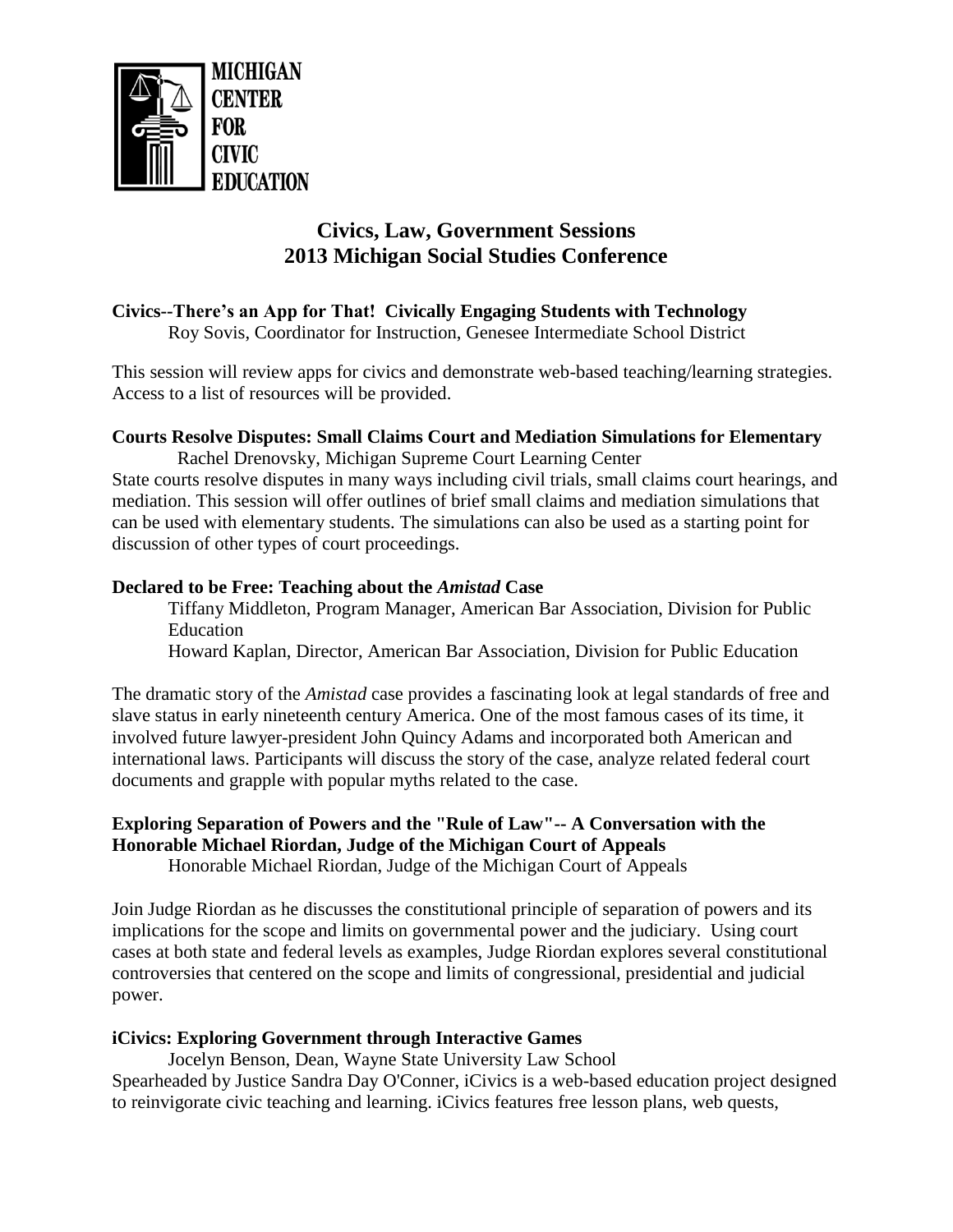discussion forums, and games. This presentation will review the free resources available on iCivics, and demonstrate how iCivics games and lessons can be used to meet Michigan Standards. Participants will play a few of the most recent iCivics game releases.

**Mock Trials for the Classroom and Competition** Jeff May, J.D, Michigan Center for Civic Education

Mock Trials are a high-interest, active strategy for teaching about the American system of justice, teaching content using historical cases or contemporary issues, and for developing public speaking skills. This session will provide participants with sources for free mock trial materials as well as information and advice about competing in the Michigan High School Mock Trial Tournament.

#### **Street Law – Teaching about recent Supreme Court Decisions**

Jeff Delezenne, Teacher, Clinton High School

Do you teach about the US Supreme Court? This session will introduce you to Street Law's easy-to-use free lesson plans covering precedents, arguments, and decisions, focusing specifically on the Florida vs. Jardines case. The session will also highlight a professional development opportunity offered by Street Law, Inc. in Washington DC.

# **Taking It to Court: Informal Traffic Hearings**

Rachel Drenovsky, Michigan Supreme Court Learning Center

Would you like a court simulation that hits close to home for students? Try informal traffic hearings. These hearings involve minor violations like speeding and make up almost half of all filings in state courts annually. They're fast-paced and students learn what to expect if they go to court. The simulations can also be used as a starting point for discussion of other types of court proceedings.

# **Teaching High School Civics**

Alycia Chase, Teacher, West Bloomfield High School Jennifer Simone, Teacher, Berkley High School

Are you using or thinking of using the Michigan Citizenship Collaborative Curriculum to teach high school civics? This is the session for you! Several of the writers will share their favorite lessons and activities that demonstrate the variety of instructional practices embedded in MC3. Join us as we explore a unit of study and highlight the use of textual analysis, case studies, simulations, and primary sources to improve students' understanding of civic and law-related concepts.

# **"Think Deeper" - Mock Trials as a teaching tool for Civic Instruction**

David A. Johnson, Instructional Consultant, Wexford Missaukee Intermediate School District